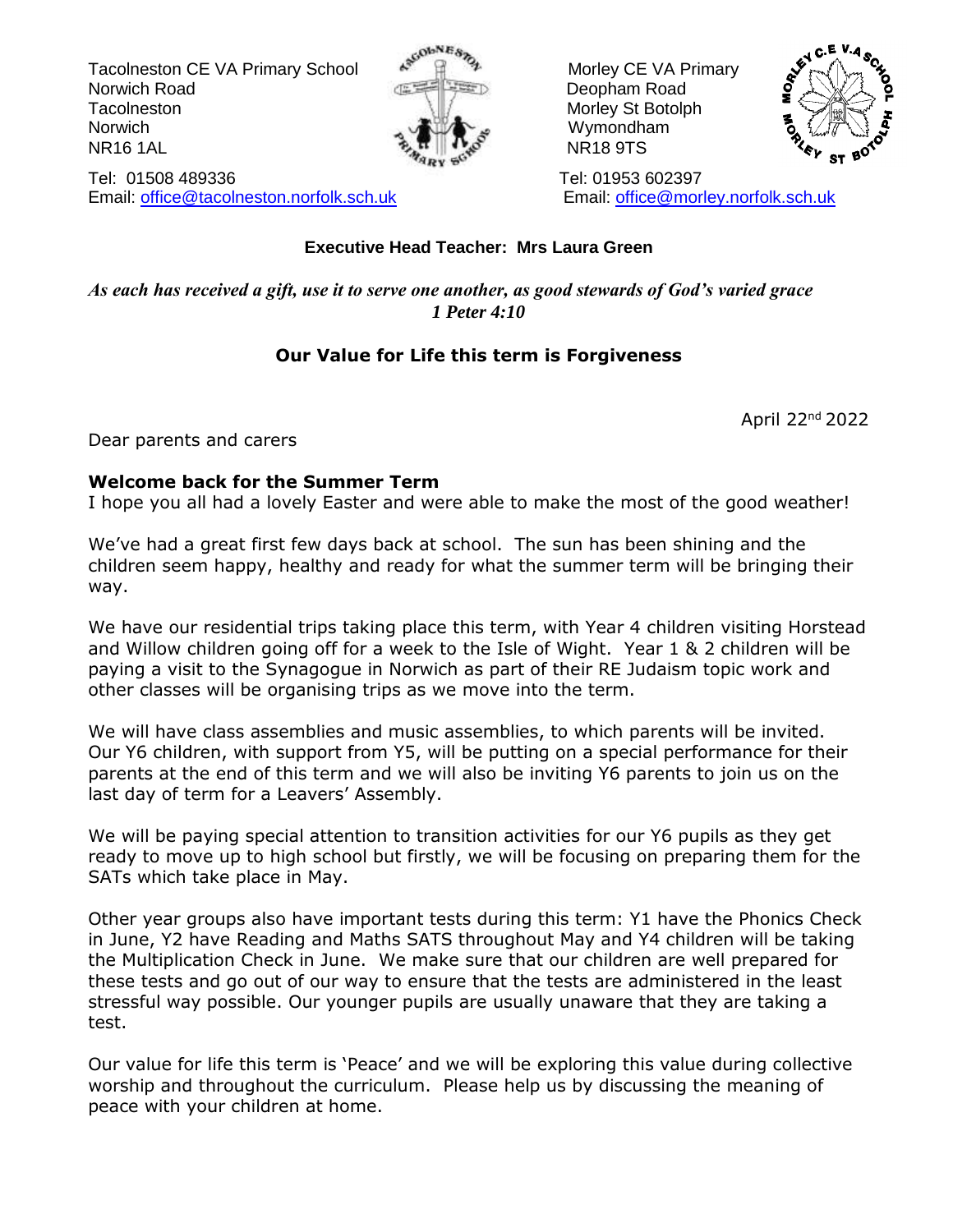#### **COVID Guidance:**

From  $1<sup>st</sup>$  April, the government have advised that we are no longer operating in a public health emergency and can start to deal with Coronavirus in the same way as other respiratory viruses. If your child is ill with flu-like symptoms and a high temperature they should remain at home for a minimum of three days.

We will continue to ask the children to sanitise their hands at transition points and will ensure that rooms are well ventilated. We will also continue additional cleaning during the school day.

#### **Curriculum:**

Summer Term curriculum letters, time tables and knowledge organisers will be uploaded to the classroom page on the school website this week. Please look out for these.

Annual school reports will be sent out in the final week of this term.

#### **Conversion to Academy:**

Our conversion to academy status will take place on  $1<sup>st</sup>$  June 2022. Look out for the new signage outside of school! Other than this, it will be business as usual for us - with the added benefits of working with a delightful family of schools in the St Benet's Academy Trust.

We hope all of our families stay well during the course of this term. We will continue to share any information that may be helpful to you over the coming weeks.

#### **Staffing**

We are sad to say goodbye Natalie Sim who has been a valuable member of our lunchtime team for the last few years (although we'll still see you around school as a parent of course!) Thank you for all your hard work Natalie.

I am delighted to welcome some new members to the Morley Team – Laura Hanegraaf is providing support in Pine Class whilst Michelle Anderson and Annie Smith have joined the lunchtime team.

#### **Library Summer Reading Challenge**

Here is a link to the Summer Reading Challenge which has a Science theme this year. <https://summerreadingchallenge.org.uk/news/general/gadgeteers-intro>



#### **Healthy Breaktime Snack**

Please may I remind parents that your child should only be bringing fruit to eat at breaktime – no chocolate or biscuit snacks please!

#### **School Traffic – a good news story!**

We often mention unsafe driving and parking in the newsletter but I'm very happy to share this message from a parent:

*Ella and Josie rode their bikes to school for the first time this morning from Morley St Peters and I just wanted to say that all school traffic were so patient and considerate on St Peters Hill in allowing space to pass and pull into the school car park on Deopham Road. It has given the girls great confidence and allowed their first ride go extremely well!* 

#### **Music assembly**

We will be holding our next music assembly on Wednesday 27<sup>th</sup> April at 9am to give an opportunity for children who are learning to play a musical instrument, to perform in front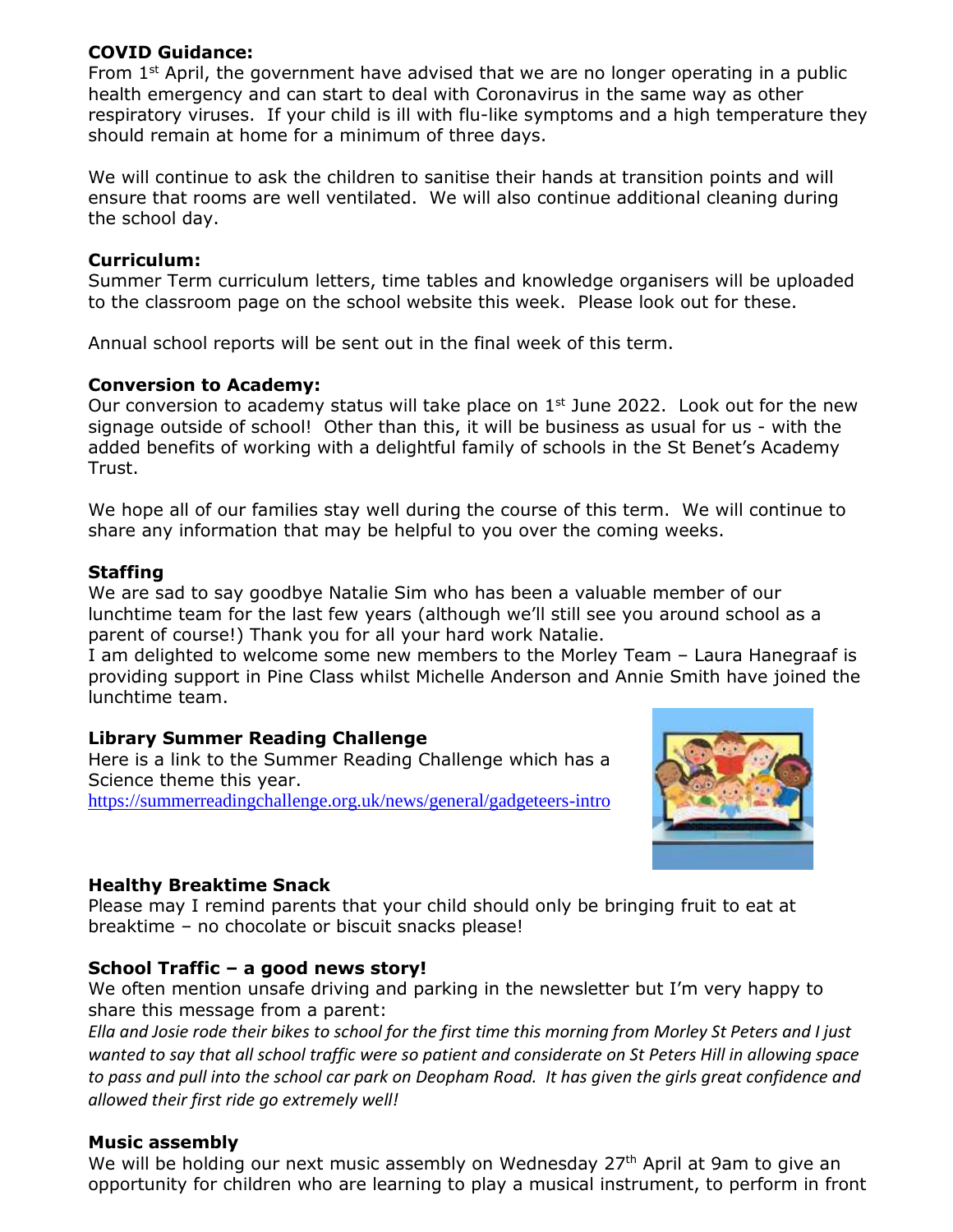of others and share what they have been learning.Parents are warmly welcome to attend the assembly.

#### **Residential trip payments**

Payment for the residential visits to the Isle of Wight and Horstead this year can be paid in instalments on SchoolMoney at any time to suit you and your budget. In particular, this might be an easier option for the Isle of Wight trip rather than having to pay the full amount all at once. Full payment for the Isle of Wight trip is due by May  $8<sup>th</sup>$  2022.



Friends of Morley Primary School (FOMPS) are a group of parents and staff working together to fundraise much needed money to support extra resources for our students. Our next events are:

**FOMPS Stall – Morley Beer Festival & Family Fun Day** – 25/06/22

**Summer Fair** – 16/07/22 Further details to follow

**Celebrations Sycamore Class Stanley Oak Class** Penelope **Rowan Class** April **Pine Class** Graciemay

| Value                   | Pine | Oak | Sycamore       | Rowan | Willow |
|-------------------------|------|-----|----------------|-------|--------|
| Achievements            |      |     |                |       |        |
| <b>Star Readers</b>     |      |     | James<br>Layla |       |        |
| <b>Reading Passport</b> |      |     |                |       |        |
| Going for Gold          |      |     |                |       |        |
| Award                   |      |     |                |       |        |
| Merit Badge             |      |     |                |       |        |
| <b>Bronze</b>           |      |     | Sam            | Katie |        |
| Silver                  |      |     |                |       | Robbie |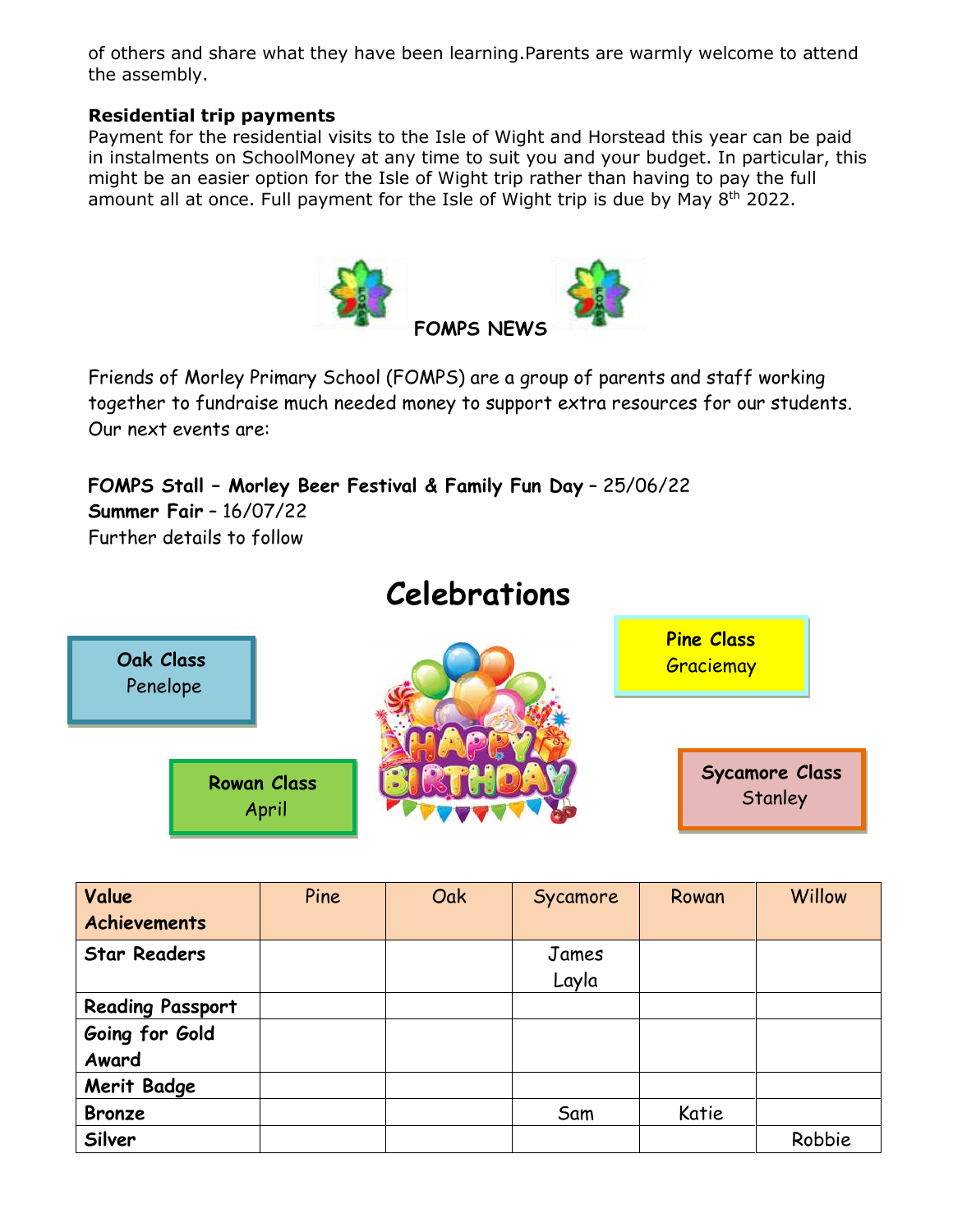| Gold                  |             |        |         |        |       |
|-----------------------|-------------|--------|---------|--------|-------|
| Platinum              |             |        |         |        |       |
| <b>EFFORT</b>         |             |        |         |        |       |
| <b>HELPFULNESS</b>    |             |        |         |        |       |
| <b>COURAGE</b>        |             |        |         |        |       |
| <b>SERVICE</b>        |             |        |         |        |       |
| SELF RESPECT          |             |        |         |        |       |
| <b>RESPONSIBILITY</b> |             | Baxter |         |        |       |
| <b>FORGIVENESS</b>    |             |        |         |        |       |
| <b>GENEROSITY</b>     |             |        |         |        |       |
| <b>FRIENDSHIP</b>     |             |        |         |        |       |
| <b>RESPECT</b>        | Aliona-Rose |        |         |        |       |
|                       | Evie        |        |         |        |       |
| <b>KOINONIA</b>       |             |        |         |        |       |
| <b>COMPASSION</b>     |             |        |         |        |       |
| <b>PERSEVERANCE</b>   |             |        | Henry B | Nicole | Tyler |
| <b>HUMILITY</b>       |             |        |         |        |       |
| <b>KINDNESS</b>       |             |        |         |        |       |
| <b>CREATIVITY</b>     |             |        |         |        |       |
| <b>BRAVERY</b>        |             |        |         |        |       |
| <b>JUSTICE</b>        |             |        |         |        |       |

## **Out of school achievements:**

Congratulations to Martha in Rowan who competed in the county gymnastics competition at Easton in the holidays. She passed her grade 6, came  $3<sup>rd</sup>$  in the beam and earned a rosette for coming 6th place overall. Well done Martha!

# **House points**

| $\sim$<br>$\sim$<br><b>SKIIN</b><br>-- | <b>Contract Contract Contract</b><br>$\sim$<br>$\sim$ $\sim$ $\sim$<br>-- | . .<br>Night. | . |
|----------------------------------------|---------------------------------------------------------------------------|---------------|---|
| $-1 - 1$<br>74<br>$\sim$<br>. .        | $\sim$<br><u> 696</u>                                                     | ---           |   |

And finally…

*As each has received a gift, use it to serve one another, as good stewards of God's varied grace*

Amen

Laura Green

Executive Headteacher

Newsletter additions:

- Kids Club poster
- LINKS Parent/carer Support group information
- Diary Dates (scroll down)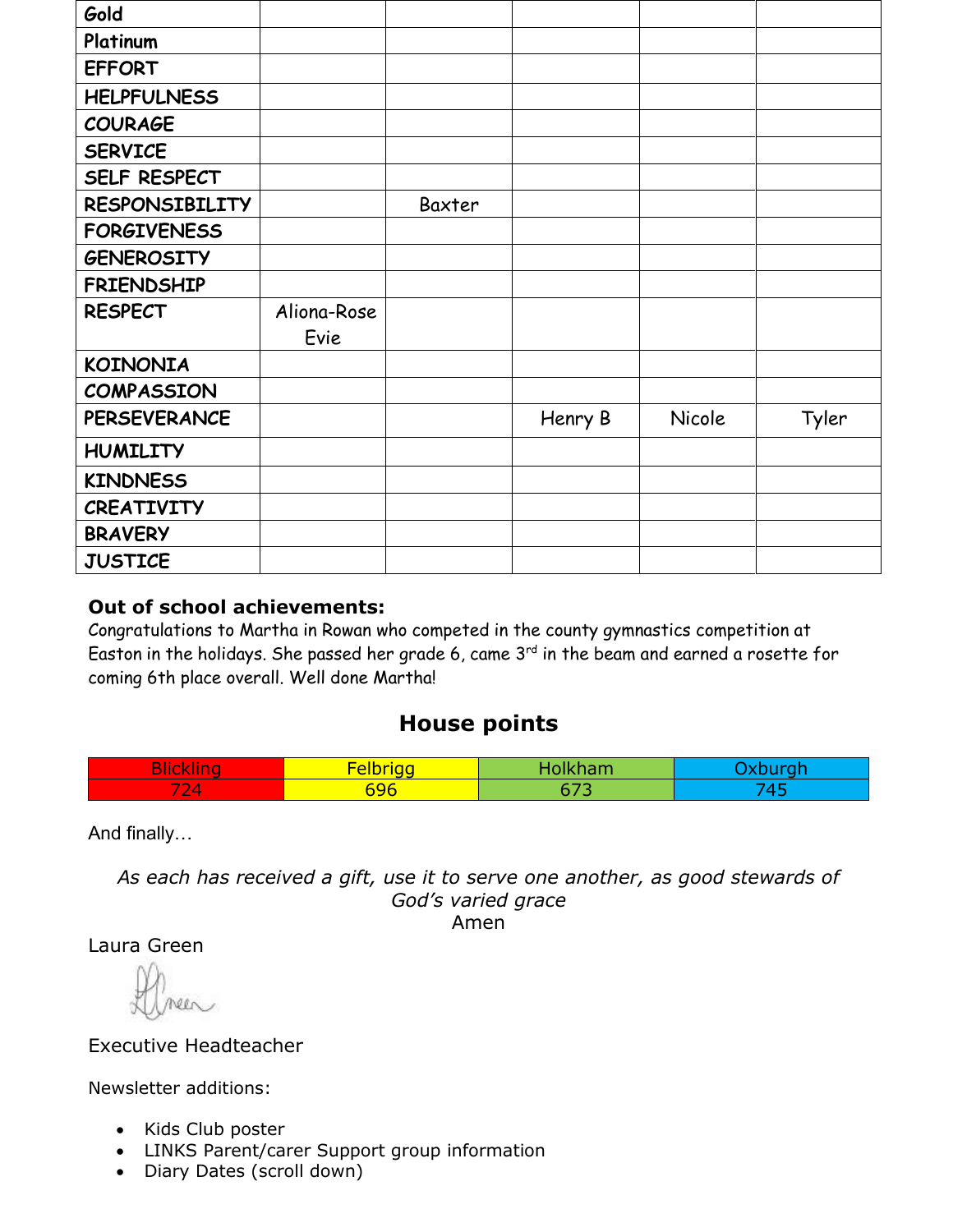

Do you have a child or children with SEN or behavioural needs? Do you need support and advice from someone who has been through the same things? Do you just need someone to chat to? Take a look at the attached flyer to find out more!



If you have any questions or queries, email Micha Butler: psa@robertkett.net

# Learning Inclusion **Nurture** Knowledge **Support**



Come join us for a chat, a listening ear, to share your expertise and to connect with other parents.



# Parent and Carer Support Group

Join us on the last Friday of the month at Robert Kett Primary School from 9:30-11:30am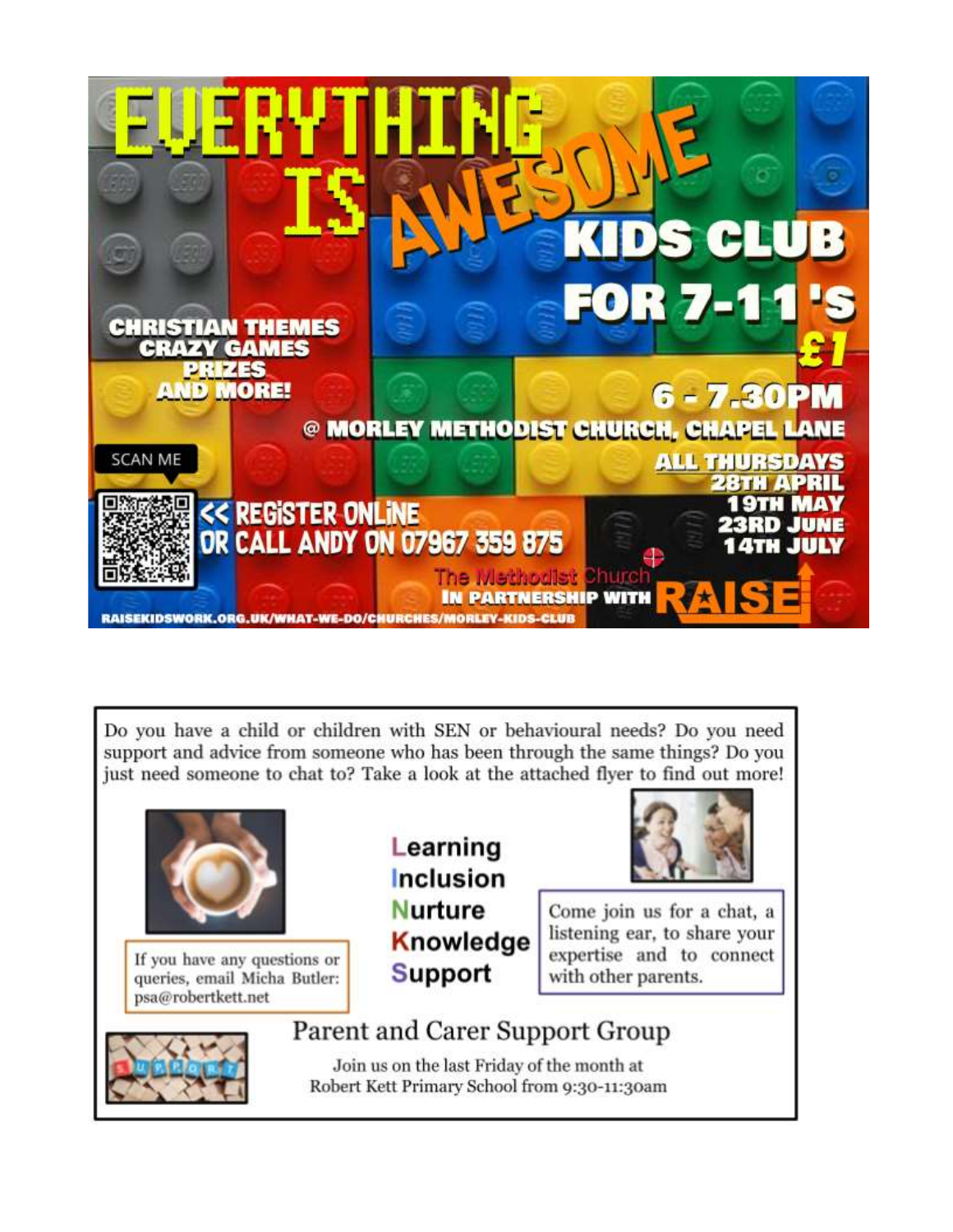## **Wymondham Cluster**



Learning Inclusion **Nurture** Knowledge **Support** 



## **Parent/Carer Support Group.**

For adults who have a child/young person with any additional need/special educational needs

Pre school children welcome!

27th April - 27th May - 30th June - 22 July

Any queries contactMicha Butler on 01953 603405 E mail - psa@robertkett.net

Join us on the last Friday of the month from 9:30-11:30

The Bungalow **Robert Kett Hewitts Lane** Wymondham **NR18 oLS** 

Books, Resources, Advice, Information, Socialise, Guest speakers, Relax.....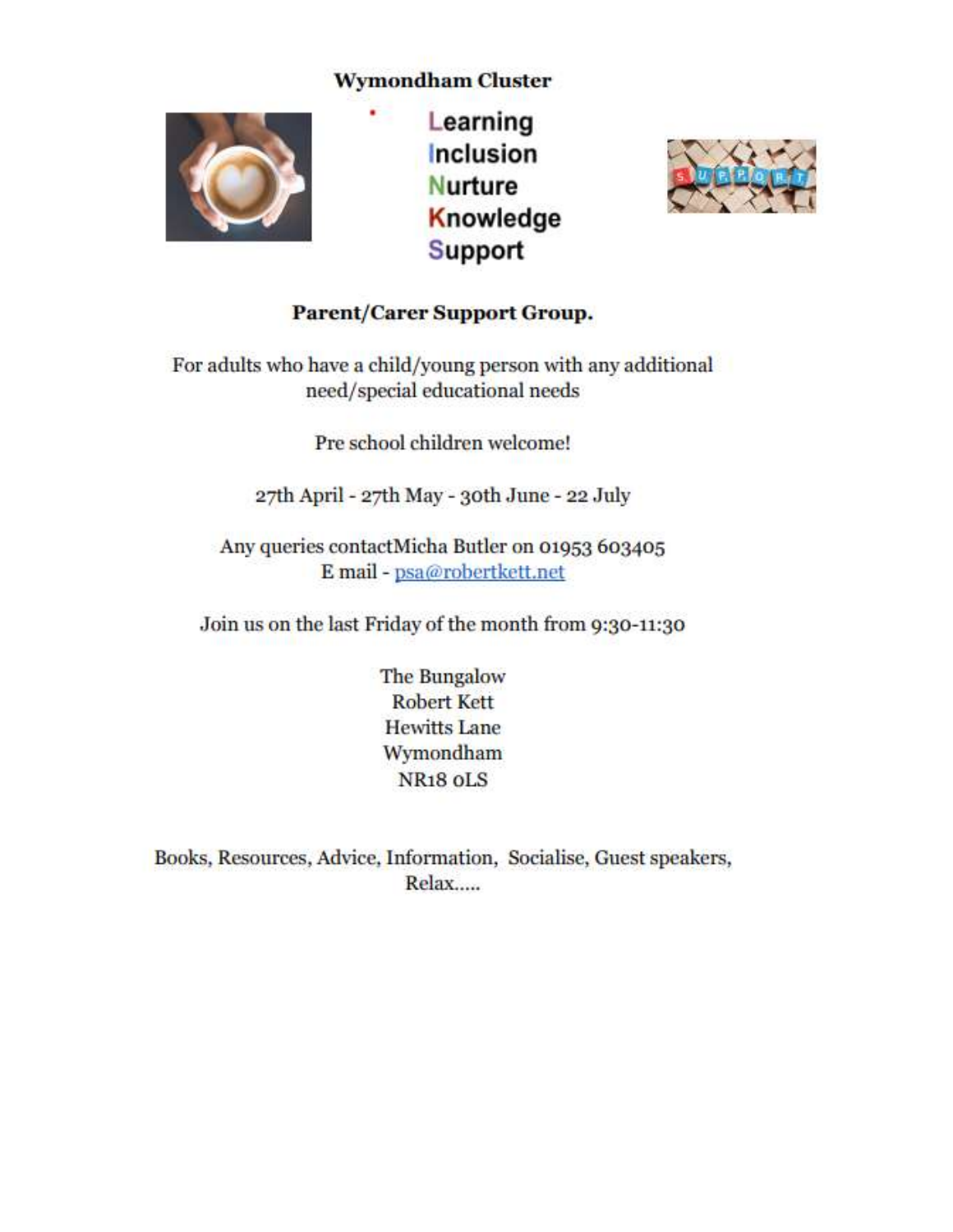# **Summer Term**



# *Termly Value*

P

E

A

C

E



25/04/22 – Quad Athletics for some Year 3&4 children 26/04/22 – KS1 Synagogue trip 27/04/22 – Music Assembly – School Hall 9am



02/05/22 – Bank Holiday, School closed 09-12/05/22 – KS2 SATs 19/05/22 – Sycamore Class Assembly, School Hall 9am

# **30/05/22 – 03/06/22 – HALF TERM**



07/06/22 – Attleborough Academy Passport Day 10/06/22 – Dress-Down Day (in return for a filled jam jar) 15/06/22 – Parent Forum 9am 16/06/22 – Pine Class Assembly 9am – new date 20–24/06/22 – Residential visit to the Isle of Wight 21/06/22 – Attleborough Academy Transition day 22/06/22 – Attleborough Academy Year 6 parents evening 29/06/22 – Oak Class Assembly, School Hall 9am